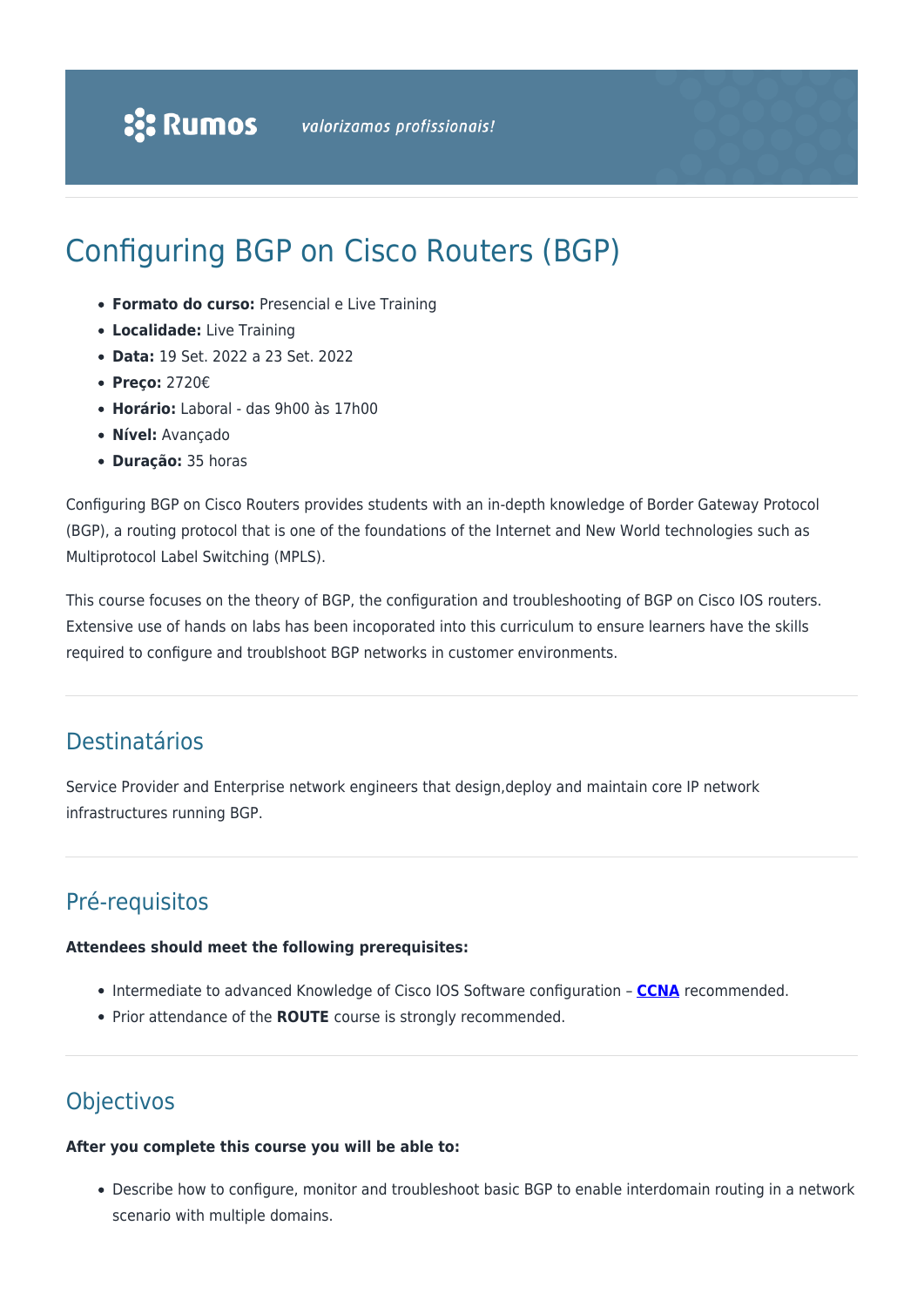- Describe how to use BGP policy controls to influence the route selection process in a network scenario where you must support connections to multiple ISPs.
- Describe how to use BGP attributes to influence the route selection process in a network scenario where you must support multiple connections.
- Describe how to successfully connect the customer network to the Internet in a network scenario in which multiple connections must be implemented.
- Describe how to configure the service provider network to behave as a transit AS in a typical implementation with multiple BGP connections to other autonomous systems.
- Enable route reflection and confederations as possible solutions to BGP scaling issues in a typical service provider network with multiple BGP connections to other autonomous systems.
- Describe the available BGP tools and features to optimize the scalability of the BGP routing protocol in a typical BGP network.

# Programa

# **BGP Overview**

- Introducing BGP
- Understanding BGP Path Attributes
- Establishing BGP Sessions
- Processing BGP Routes
- Configuring Basic BGP
- Monitoring and Troubleshooting BGP

# **BGP Transit Autonomous Systems**

- Working with a Transit AS
- Interacting with IBGP and EBGP in a Transit AS
- Forwarding Packets in a Transit AS
- Monitoring and Troubleshooting IBGP in a Transit AS

# **Route Selection using Policy Controls**

- Using Multihomed BGP Networks
- Employing AS Path Filters
- Filtering with Prefix-Lists
- Using Outbound Route Filtering
- Applying Route-Maps as BGP Filters
- Implementing Changes in BGP Policy

# **Route Selection Using Attributes**

- Influencing BGP Route Selection with Weights
- Setting BGP Local Preference
- Using AS-Path Prepending
- Understanding the BGP Multi-Exit Discriminator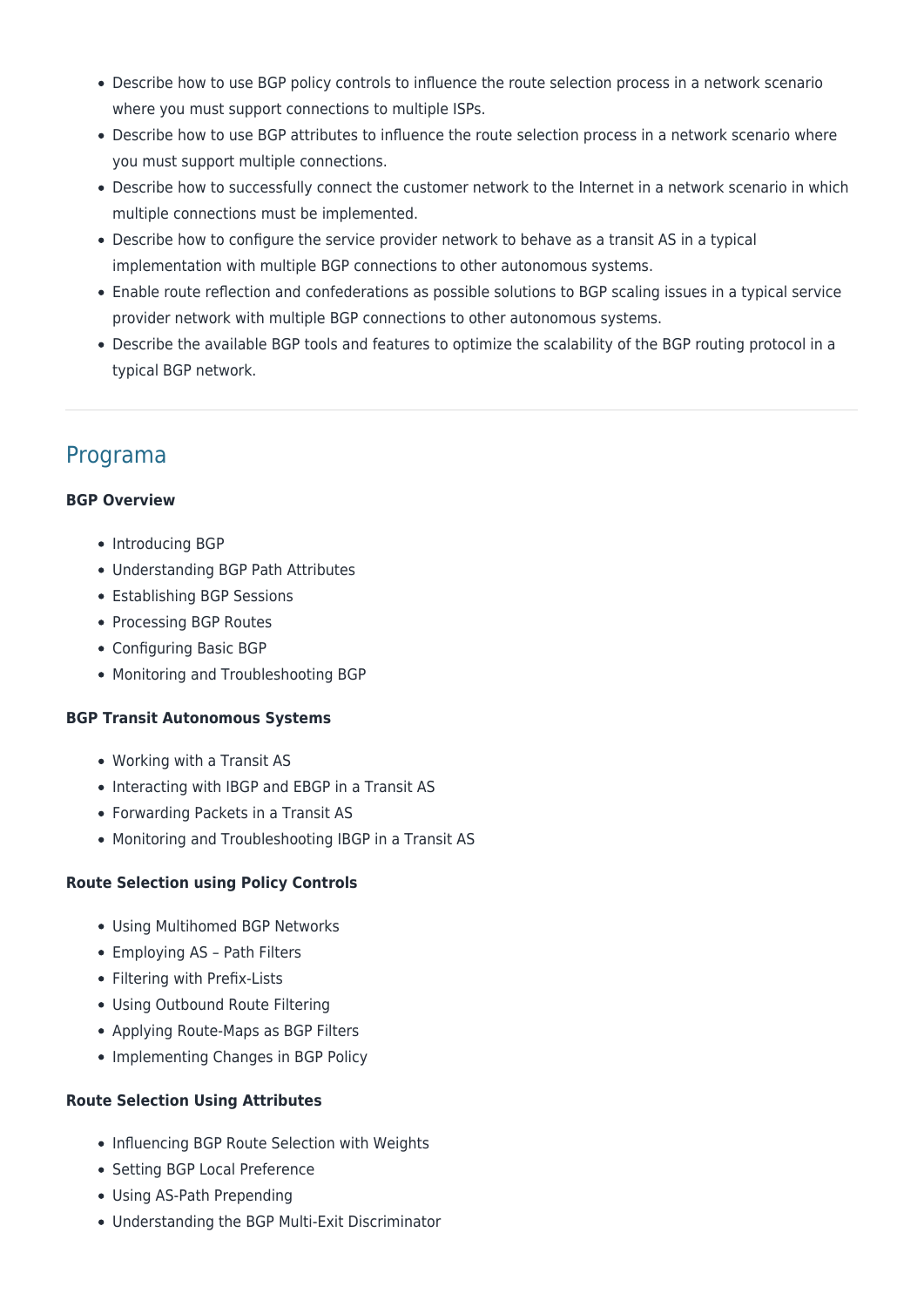Addressing BGP Communities

# **Customer-to-Provider Connectivity with BGP**

- Understanding Customer-to-Provider Connectivity Requirements
- Implementing Customer Connectivity Using Static Routing
- Connecting a Multihomed Customer to a Single Service Provider
- Connecting a Multihomed Customer to Multiple Service Providers

## **Scaling Service Provider Networks**

- Scaling IGP and BGP in Service Provider Networks
- Introducing and Designing Route Reflectors
- Configuring and Monitoring Route Reflectors

## **Optimizing BGP Scalability**

- Improving BGP Convergence
- Limiting the Number of Prefixes Received from a BGP Neighbor
- Implementing BGP Peer Groups
- Using BGP Route Dampening

### **Labs**

- Discovery 1: Configure Basic BGP
- Discovery 2: Announcing Networks in BGP
- Discovery 3: Implement BGP TTL Security Check
- Discovery 4: BGP Route Propagation
- Discovery 5: IBGP Full Mesh
- Discovery 6: BGP Administrative Distance
- Discovery 7: Configure Non-Transit Autonomous System
- Discovery 8: Filtering Customer Prefixes
- Discovery 9: Prefix-Based Outbound Route Filtering
- Discovery 10: Configure Route Maps as BGP Filters
- Discovery 11: Configure Per-Neighbor Weights
- Discovery 12: Configure and Monitor Local Preference
- Discovery 13: Configure Local Preference Using Route Maps
- Discovery 14: Configure AS Path Prepending
- Discovery 15: Configure MED
- Discovery 16: Configure Local Preference Using the Communities
- Discovery 17: Configure Route Reflector
- Discovery 18: Configure BGP Route Limiting
- Discovery 19: Configure BGP Peer Groups
- Discovery 20: Configure BGP Route Dampening
- Challenge 1: Configure a Basic BGP Network
- Challenge 2: Configure a BGP Transit AS
- Challenge 3: Configure BGP Using BGP Filtering